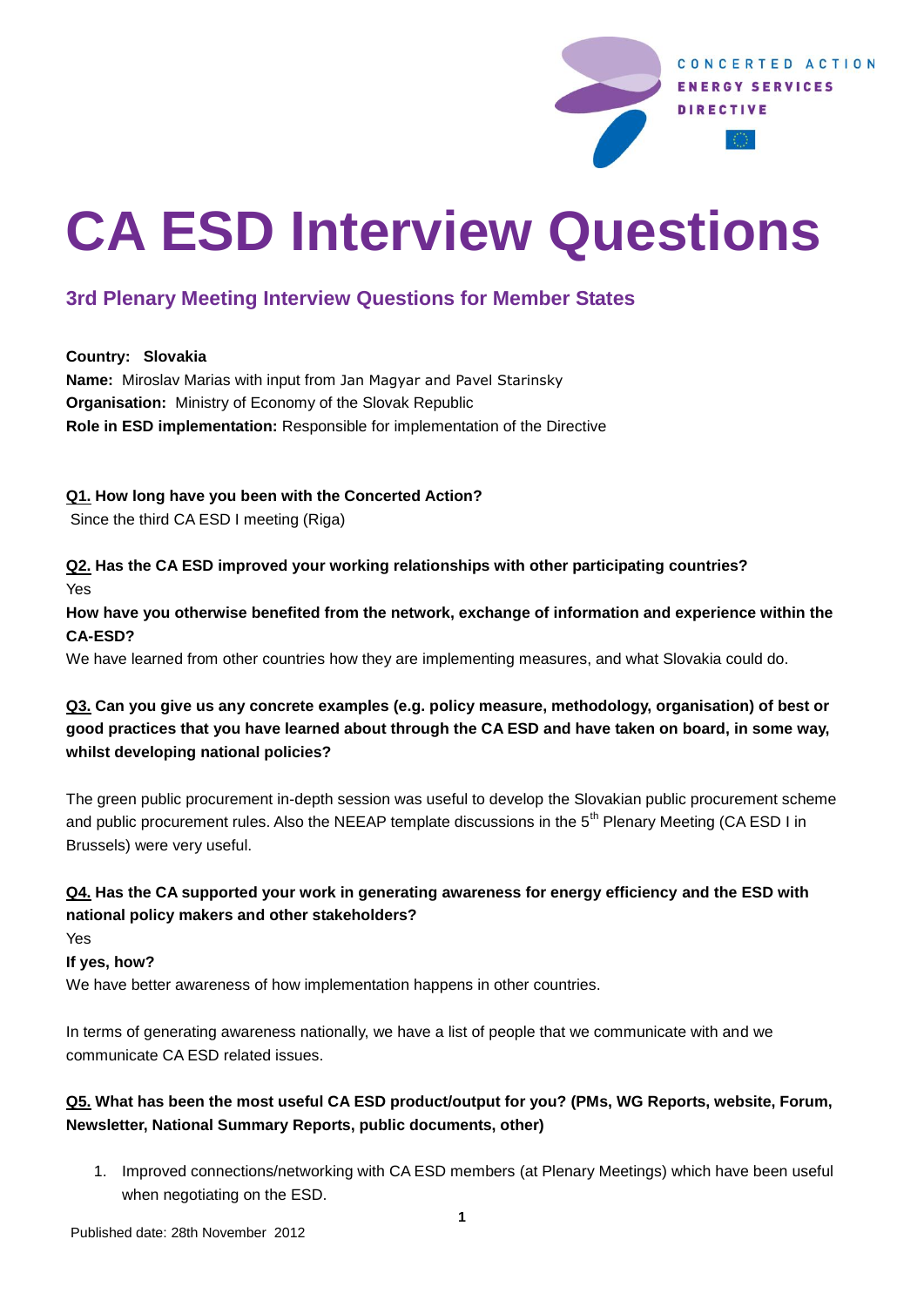

- 2. Working group reports are a really good way to improve knowledge (of the ESD) and are useful in explaining how measures are implemented in other countries.
- 3. Presentations and reports are useful to show to other people involved in energy efficiency at the national level.

#### **Q6. Do you attend other Concerted Action meetings – CA RES or CA EPBD?**

Yes – others from Slovakia do (Paval and Jan)

#### **If yes, what do you think the CA ESD can learn from the other Concerted Actions and vice versa?**

There are differences between the Concerted Actions. The CA ESD is more general and political, compared to the CA EPBD which is more technical.

Pavel participates CA RES. The WGs in CA RES are more clearly identified. Questionnaires are sent concerning WG´s topic before each parallel session and each questionnaire is accompanied with a requirement for some short feedback on the structure and the level of detail of this questionnaire with following questions:

- This questionnaire is formulated in a comprehensible way

- The level of detail of the questions is too high
- This level of detail of the questions is not high enough
- Important aspects of the topic are missing.

These questions are evaluated with scale 1-5. This feedback can help to improve the questionnaires for the preparation for the next meetings.

# **Q7. What is your national dissemination strategy when it comes to CA ESD material and the outcomes of the Plenary Meetings?**

We disseminate information within the ministry and with other energy efficiency stakeholders, and it is the same with other CAs.

# **To how many people, and to whom, do you send the final reports and other outputs of the CA ESD? What methods do you use (meetings, email, presentations, etc.)?**

We write a summary of the meeting and if there are specific topics of interest we'll also include more detailed information such as the WG reports.

**Are you aware of the NCP toolkit on the website?**

Yes.

Dissemination could be improved by giving more information about the reports that are available.

# **Q8. What is your feedback regarding the new in-depth topic and sessions? How was your experience in trying to identify your expert(s) to attend these sessions?**

Very good, and it's very interesting to go into more detail. Clear problems were identified in the in-depth finance session.

The in-depth topic about better use of European financing sources (SCF, EIB) in combination with national schemes for energy efficiency is quite interesting, but there is a strong barrier. Usually it is not allowed to have a combination of two or more support schemes in order to avoid financing one project from two support schemes